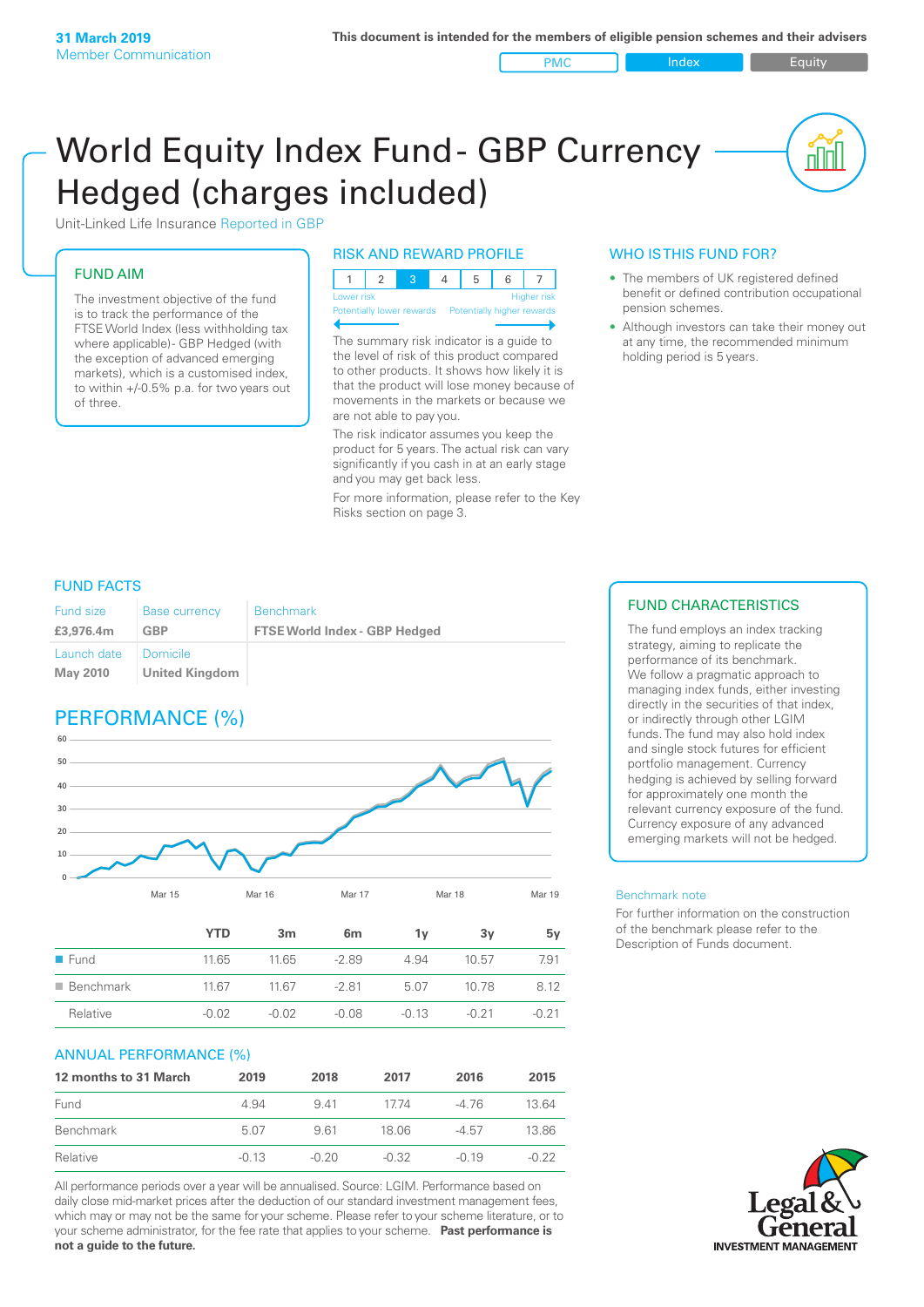Unit-Linked Life Insurance Reported in GBP

### PORTFOLIO BREAKDOWN

All data source LGIM unless otherwise stated. Totals may not sum due to rounding. In order to minimise transaction costs, the Fund will not always own all the assets that constitute the index and on occasion it will own assets that are not in the index.



#### SECTOR (%)

| $\blacksquare$ Financials  | 20.5 |
|----------------------------|------|
| ■ Technology               | 15.8 |
| $\blacksquare$ Industrials | 13.2 |
| $\blacksquare$ Health Care | 11.5 |
| Consumer Goods             | 11.4 |
| <b>Consumer Services</b>   | 11.1 |
| $\Box$ Oil & Gas           | 5.9  |
| ■ Basic Materials          | 44   |
| $\blacksquare$ Utilities   | 3.3  |
| $\Box$ Other               | 3.0  |
|                            |      |



| $\blacksquare$ Large | 95.0           |
|----------------------|----------------|
| $\blacksquare$ Mid   | 4 N            |
| $\blacksquare$ Small | 0.0            |
| $\blacksquare$ Micro | 0.0            |
| Cash and Equivalents | 1 <sub>0</sub> |

■ Top 10 holdings 12.5% Rest of portfolio 87.5% No. of holdings in fund 2,656 No. of holdings in index 2,598

| Apple Inc                      | 2.1  |
|--------------------------------|------|
| Microsoft Corp                 | 21   |
| Amazon.Com                     | 17   |
| Alphabet                       | 17   |
| Facebook                       | 0.9  |
| Berkshire Hathaway             | O 9  |
| Johnson & Johnson              | O 9  |
| <b>Exxon Mobil Corporation</b> | 0 S  |
| JPMorgan Chase & Co            | 0 S  |
| Nestle                         | () / |
|                                |      |

#### COUNTRY (%)

|   | <b>United States</b> | 57.4 |  |
|---|----------------------|------|--|
|   | Japan                | 8.4  |  |
| 4 | United Kingdom       | 5.8  |  |
|   | France               | 3.4  |  |
|   | Canada               | 2.9  |  |
| ÷ | Switzerland          | 2.9  |  |
|   | Germany              | 2.8  |  |
|   | Australia            | 2.4  |  |
|   | Korea                | 1.6  |  |
|   | Other                | 12.5 |  |
|   |                      |      |  |



The Index Fund Management team comprises 25 fund managers, supported by two analysts. Management oversight is provided by the Global Head of Index Funds. The team has average industry experience of 15 years, of which seven years has been at LGIM, and is focused on achieving the equally important objectives of close tracking and maximising returns.